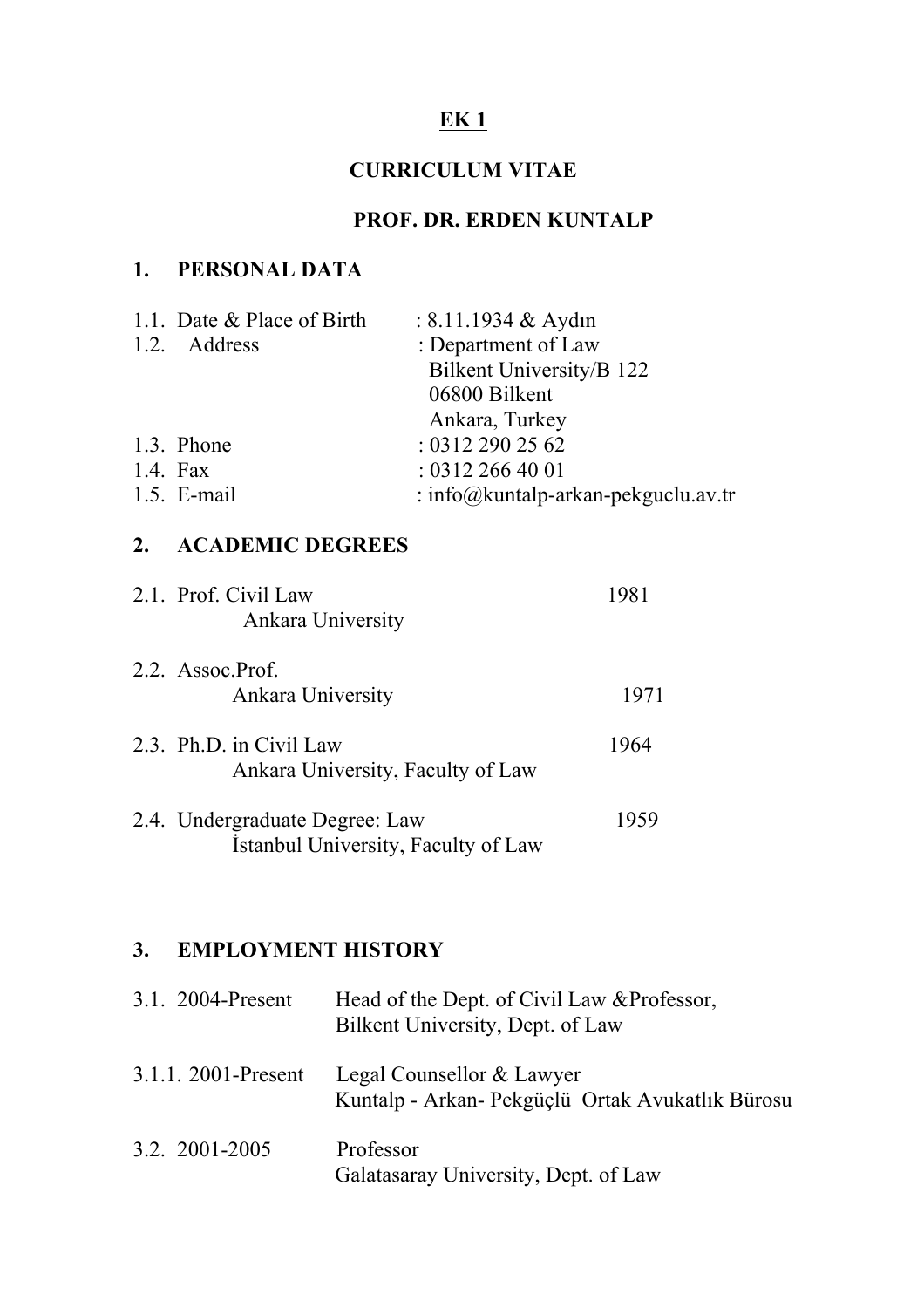| 3.3. 1993-2001   | Head of the Dept. of Civil Law & Professor<br>Galatasaray University, Dept. of Law |
|------------------|------------------------------------------------------------------------------------|
| 3.4. 1984-2000   | Legal Counselor<br>Iş Bankası                                                      |
| 3.5. 1981-1984   | Professor<br>Ankara University                                                     |
| 3.6. 1971-1980   | Legal Counselor                                                                    |
| 3.6.1. 1971-1979 | <b>Chief Legal Counselor</b><br>Turizm Bankası                                     |
| 3.6.2. 1971-1891 | <b>Associate Professor</b><br>Ankara University                                    |
| 3.7. 1964-1967   | <b>Assistant Professor</b><br>University of Lausanne                               |
| 3.8. 1960-1964   | <b>Research Assistant</b><br>Ankara University, Dept. of Law                       |

### **4. PROFESSIONAL AWARDS**

- 4.1. L'académie Française, 2009.
- 4.2. Legion d'Honneur, 2004.

## **5. HONORS, SCHOLARLY AND PROFESSIONAL DUTIES AND ACHIEVEMENTS**

5.1. Scholarship from Swiss Government, Lausanne University, postgraduate scholarship, 1964.

#### **6. MEMBERSHIP**

- 6.1. Galatasaray Mezunları Derneği (İstanbul)
- 6.2. Ankara Galatasaraylılar Birliği